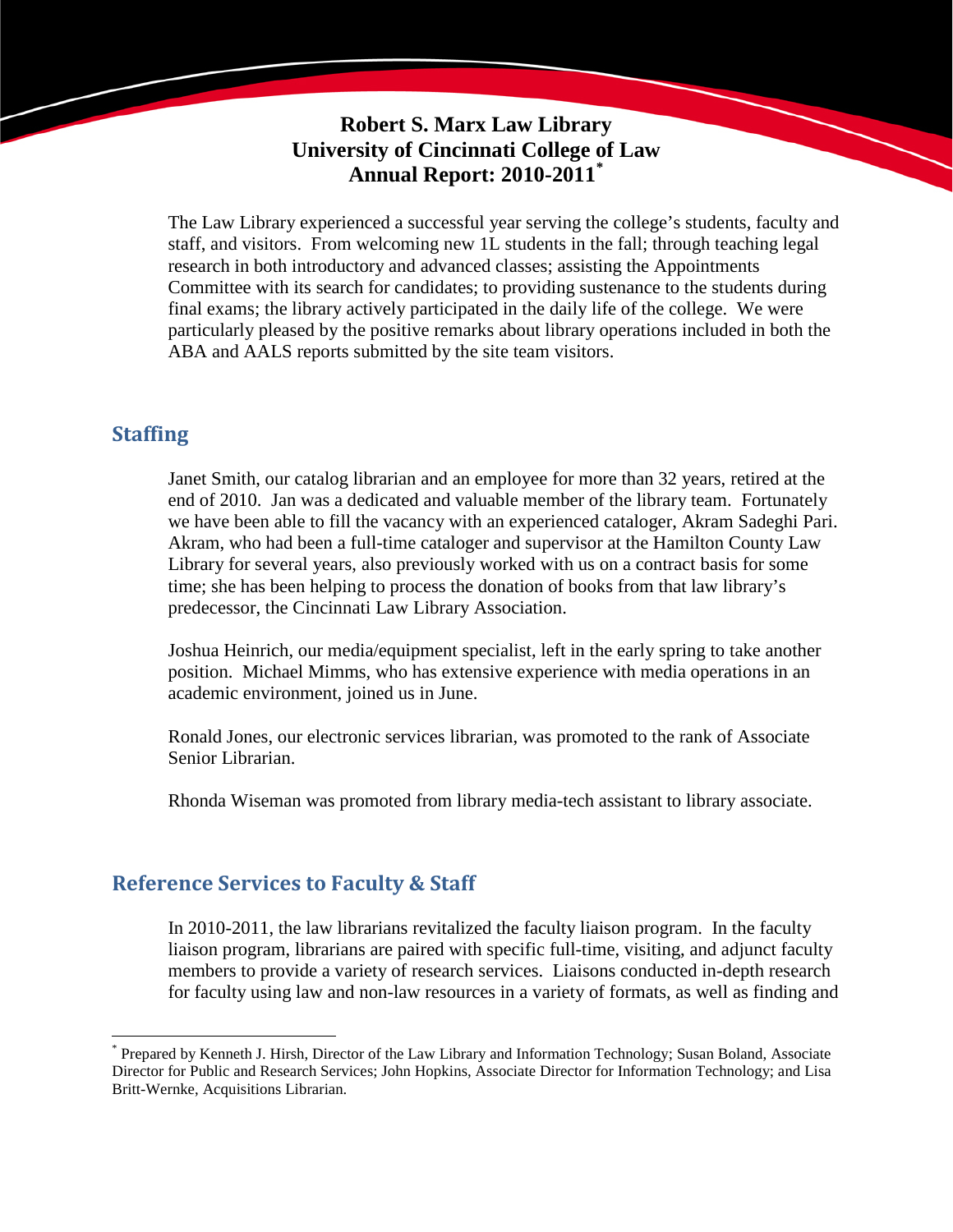obtaining resources needed for faculty scholarship. Liaisons also worked with faculty research assistants. With input from the Associate Dean of Faculty, an in-depth research assistant guide was developed to offer further help for research assistants. Reference librarians handled over 300 questions from faculty from July 2010 – June 2011. In comparing last year's Jan. – June statistical period to this year's Jan. – June statistical period (statistics were not regularly kept previous to this), the number of questions recorded increased 67%. Anecdotal evidence, combined with the statistics, indicate that faculty are using the reference librarians more in their work and have been pleased with the work product.

Librarians also guest lectured this year in ten substantive law classes about research techniques and resources for a specific subject area. In conjunction with these lectures, librarians developed five in-depth research guides directly related to those classes and several video research tutorials.

Public services librarians also worked with faculty outside of the liaison program. They developed or presented in a number of faculty workshops this year: (1) Lexis Lunch  $\&$ Learn; (2) Lexis Advance; (3) WestlawNext; (4) Poster session on Electronic Resources; and (5) Using Research Assistants Effectively. They also assisted faculty members with panel discussions, mediation workshops, and first-year oral arguments. Furthermore, the librarians identified potential lateral hires who met desired experience and scholarly publishing requirements for the subjects of Criminal Law, Criminal Procedure, Property Law, and Tax Law. The Faculty Recruitment Committee is currently using this list to help select candidates to fill open College of Law faculty positions.

Reference librarians worked with the Associate Dean of Faculty to publicize faculty achievements and scholarship through the Faculty News, posted faculty scholarship to the Social Science Research Network, and measured faculty scholarship activity for the Yelnosky Faculty Productivity Rankings and the Leiter Citation Rankings. This year the Library initiated a repository for faculty scholarship. The reference librarians populated the UC Law Scholarship Repository with ninety-one faculty articles written by those faculty members who gave permission to upload documents from SSRN or Hein Online. Additionally, reference librarians kept faculty up to date about calls for papers and conferences via the Faculty Conferences Blog.

Also in 2010-2011, three of the reference librarians began working with the professors of legal research and writing to incorporate librarians into first-year legal research instruction. In consultation and collaboration with the faculty, a total of eight research classes were developed which resulted in librarians teaching forty-eight research sessions. Fourteen webinars were developed for this instruction along with an additional fourteen short, video tutorials.

Public services librarians and staff have also been working with the technical services staff in the archives to better organize and update the William J. Butler papers and finding aids.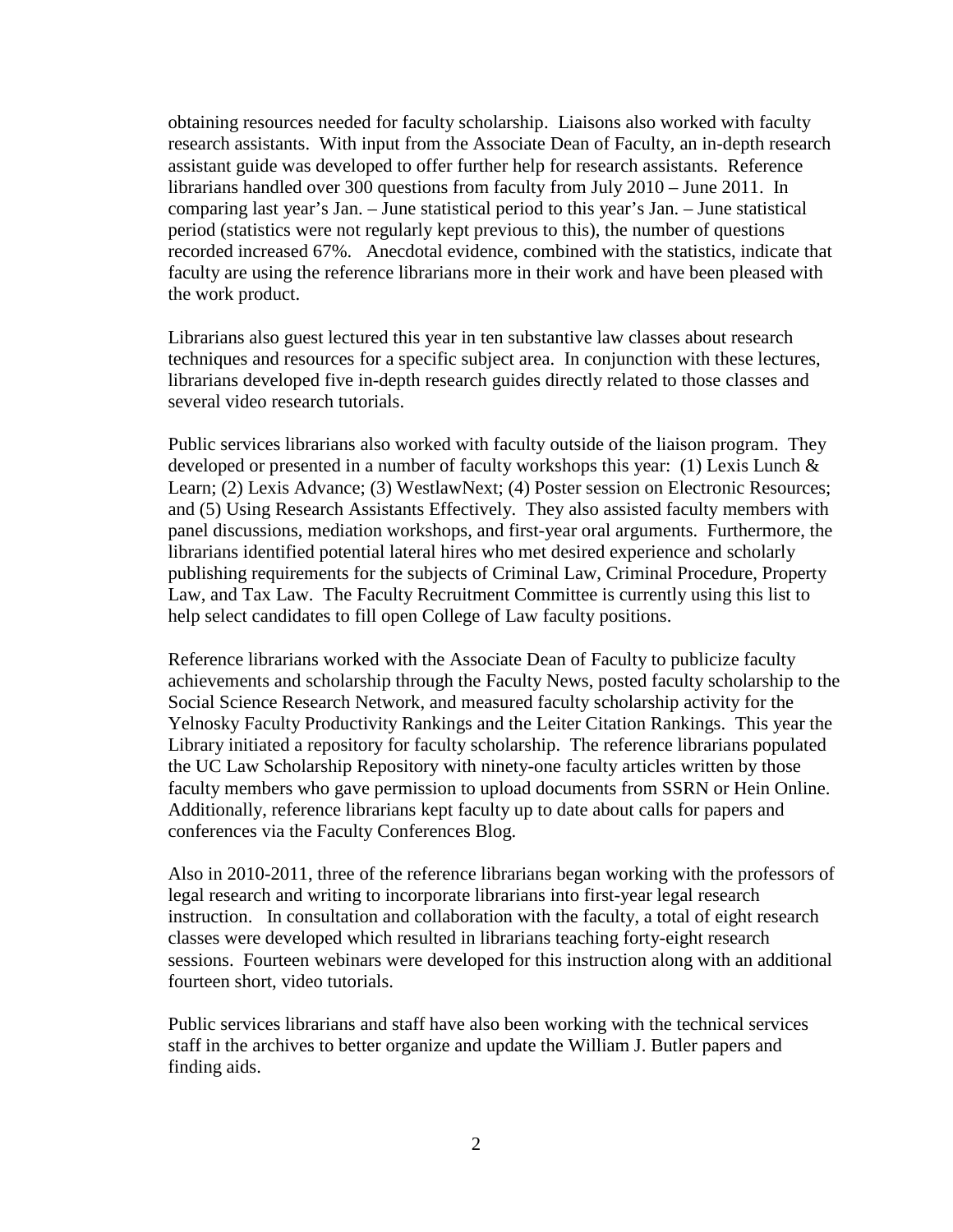Reference librarians have worked with the Entrepreneurship and Community Development Clinic, the Center for Professional Development, and the Academic Success Program to create research instruction sessions and guides. This has led to closer relationships with College of Law Departments and staff.

#### **Services to Students**

This past year, reference desk hours were extended until 8:00pm Monday through Thursday and Sunday hours were initiated from  $2:00 - 6:00$  pm. Reference librarians spent fifteen hours a week at the reference desk when classes were in session. Furthermore, there are reference librarians available in the mornings before desk hours begin. Reference librarians recorded over a thousand student questions this year. In comparing last year's Jan. – June statistical period to this year's Jan. – June statistical period, the number of questions recorded increased almost 50%.

At the beginning of the year, public services participated in the Introduction to Law Week, providing Lexis & Westlaw passwords, speaking about library services, and offering tours during the Library open house. This enabled public services to begin building a relationship with first-year students. As a result, we had a record number of students reserve study carrels and use them for studying. We continued to build this relationship with all students by offering candy with library marketing slogans during special occasions, library displays that corresponded with special events, and managing the coffee house during exams. The increase in recorded student reference questions mentioned above, combined with anecdotal evidence, indicate that our relationship building exercises this year have been successful.

Public Services librarians and staff also worked with the Entrepreneurship and Community Development Clinic, the Center for Professional Development, the Academic Success Program, and the Environmental Law Society. Working with these organizations resulted in targeted guides, legal research instruction sessions, and library displays for students.

In addition to teaching in the first-year legal writing program as mentioned above, the Associate Director of Public & Research Services and the Electronic Resources & Instructional Services librarian co-taught the Advanced Legal Research class with the Library Director, Ken Hirsh. Responsibility for creating course content, providing instruction, and grading assignments and exams was shared among the instructors. Reference librarian Shannon Kemen was a guest lecturer in the class. Reference librarians also participated in the joint Summer Legal Research Boot Camp operated along with the librarians at the Samuel P. Chase College of Law at Northern Kentucky University. This two-day program, held one day at each institution, offered students of both programs a rapid, intensive refresher on legal research fundamentals and skills. The positive student evaluations attest to the continued usefulness and appreciation for this program.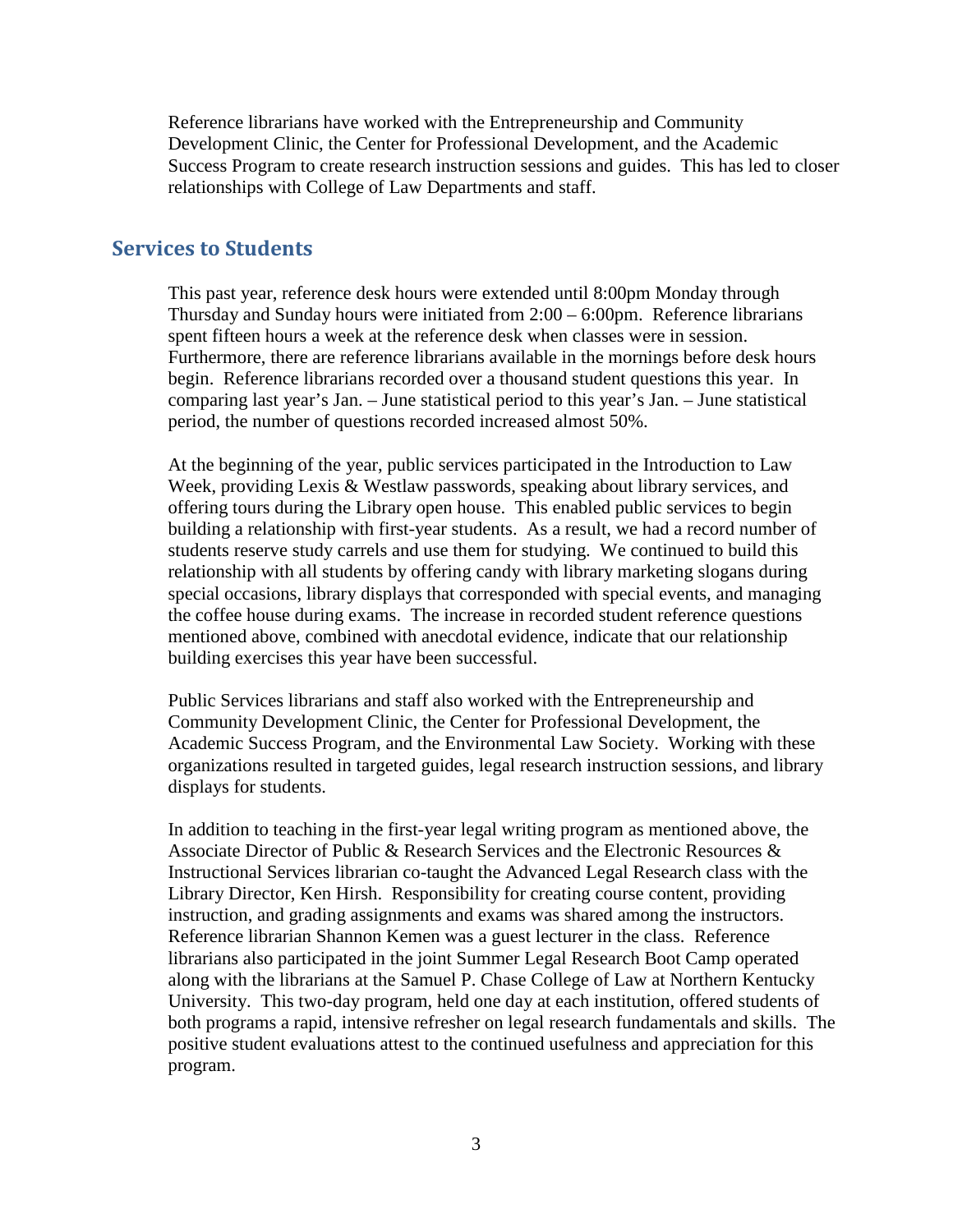Reference librarians and public services staff also worked closely with and offered specialized research training to staffs of the University of Cincinnati Law Review, Immigration and Nationality Law Review, Human Rights Quarterly, and the Freedom Center Journal. Relationships with these journals vary depending on each year's Board of Editors, but the hope is that by building close relationships with students beginning their first year, librarians can assist student journal members regardless of the formal training opportunities scheduled through the journal editors.

## **Services to the Community**

In addition to offering services to law school faculty, students, and staff, public services also assists the larger legal, UC, and Cincinnati community. Reference librarians recorded over 600 questions from non-law school patrons. Librarians offered library tours and instruction to several outside groups this year such as the Summer Youth Congressional Academy, visiting Armenian Lawyers, and UC Police Photography class. Reference librarians are members of the Cincinnati Bar Association's Legal Research and Information Resources Committee and have participated in CLE presentations as members of that organization. Additionally, the research guides and instructional webinars created by the reference librarians are available to the public through the Library's website. Some are specifically geared toward members of the public such as the NOLO (plain-English) Legal Guides. Furthermore, the Electronic Resources & Instructional Services Librarian maintains the Securities Lawyer's Deskbook. This important tool is heavily used by practitioners in the securities field, including members of the SEC.

#### **Circulation & Interlibrary Loan**

The Circulation Department completed several projects and initiated a major new project this year. As part of the preparation for the ABA / AALS visit, outdated, inaccurate, and mismatched signage for the stacks was replaced. Circulation staff also shelf-read the entire collection. This is something that had not been done for some time. They straightened out and organized the shelves, shifting parts of the collection as needed. Shelf-reading has been incorporated into the regular duties of the circulation staff. This will make the collection more usable for patrons since misshelved materials will be caught sooner. A new inventory project was begun this summer. Data from the inventory project will be used for collection development, weeding, and evaluation of space needs for the print collection.

ILL and OhioLink requests continued to be handled quickly and cost-effectively. OhioLink and ILL requests filled by Circulation have an average turnaround time of one day. Law faculty and students made 135 ILL requests. We were able to fill the majority of those requests.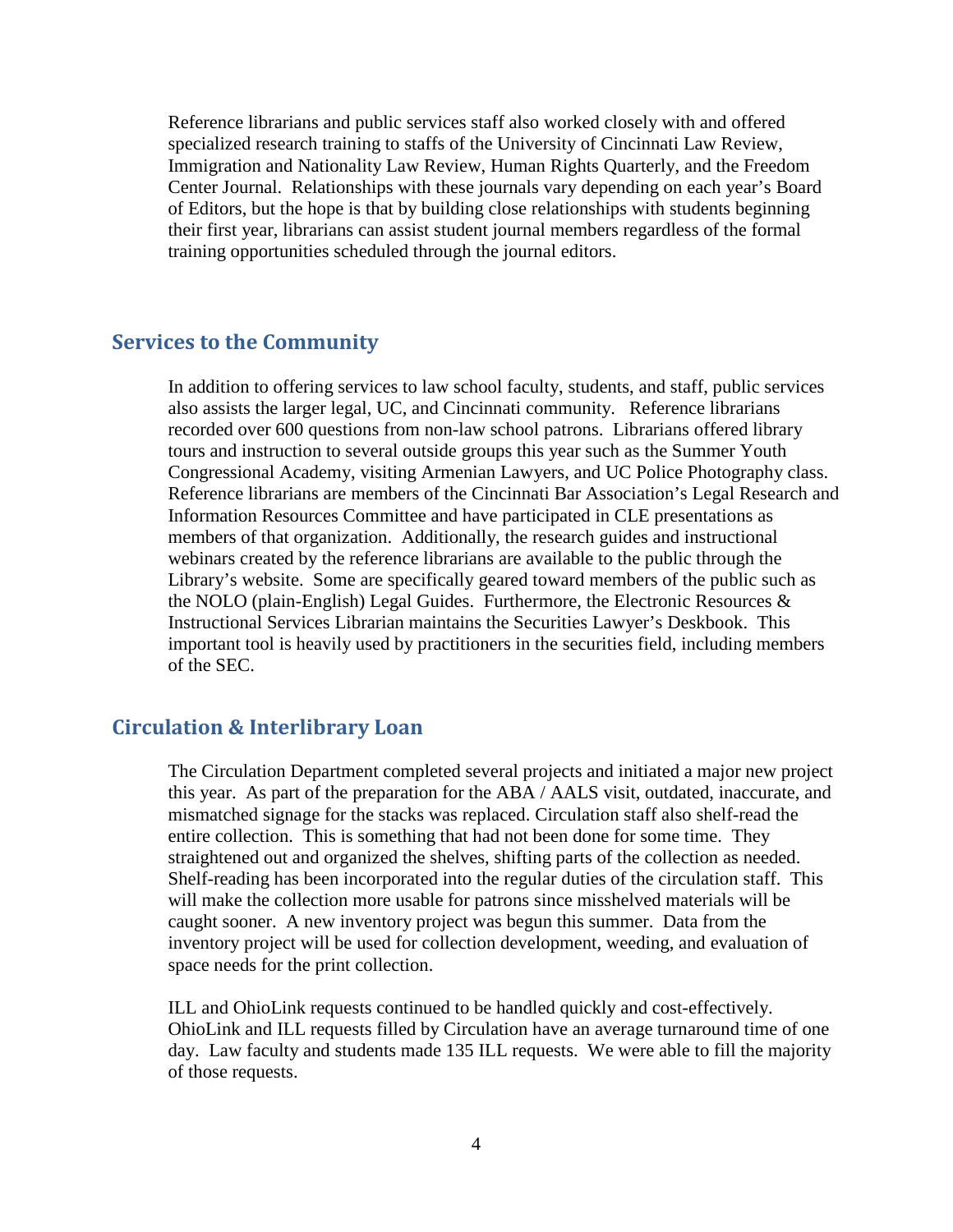#### **Collection Development & Maintenance**

Public Services continued to play a major role in collection development and maintenance. Reference librarians participated in the Law Library's Collection Development Committee. By tracking faculty interests and through their work in the liaison program, reference librarians are able to make targeted recommendations for print and online purchases. Reference librarians also participate in weeding decisions. Working with technical services library staff, reference librarians provide input on material to keep from the Cincinnati Law Library collection. Reference librarians have completed an initial review of the reference collection, reducing its size and making sure the remaining materials are relevant. Reference librarians are currently in the process of reviewing the AV collection and making recommendations of material to weed and for new AV purchases. The Head of Access Services continues to maintain the loose-leaf filing and supplement updates. Course reserve material and the periodicals were weeded.

## **Technical Services**

Technical Services staff continued processing materials from the Cincinnati Law Library Association (CLLA) gift that was received in 2009. Approximately 28% of the fourteen thousand volume collection has been processed. The library is working with W.S. Hein & Co. to digitize unique and rare materials in this collection. Staff also joined with Public and Research Services staff to begin a shelf inventory project. The library needs to maintain a detailed inventory of its holdings in order to prepare for the construction of a new law school building, currently anticipated to begin in 2015.

Rhonda Wiseman assumed management of the law school's archives, and began the process of reorganizing and updating the material. One of her first projects is the updating of the papers of William J. Butler, which will include making the index into a more user-friendly format.

Lisa Britt-Wernke, acquisitions librarian, was elected to a two-year term as a member of the board of directors of the Ohio Regional Chapter of the American Association of Law Libraries (ORALL).

## **Information Technology**

Associate Director John Hopkins and the I.T. staff accomplished several projects to meet administrative needs of the college; these included deployment of the new college web site on a Drupal platform, development of an online room reservation system, advising the director of the new Entrepreneurship and Community Development Clinic on case management systems and installing desktop systems and printers, and advising and